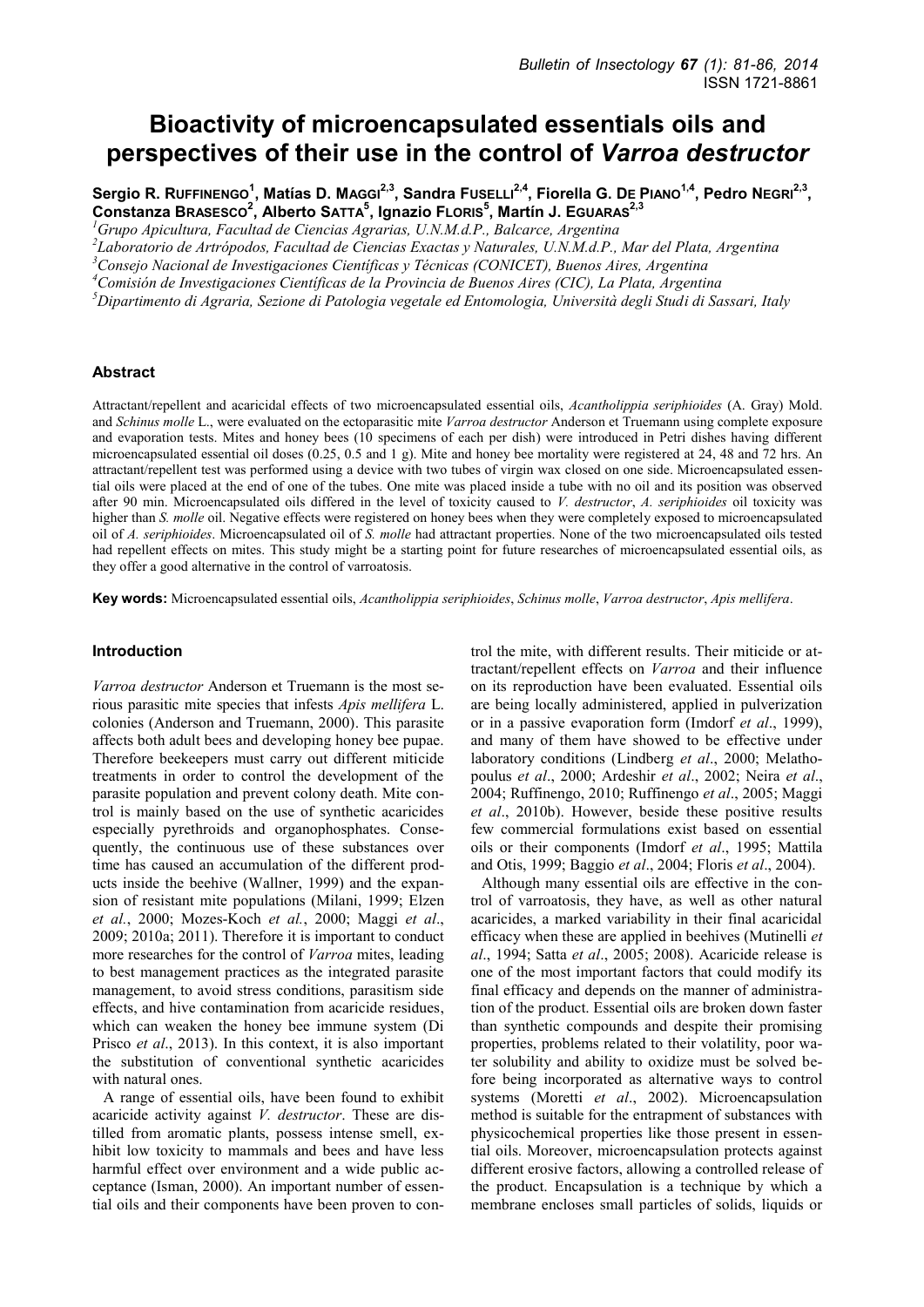gases, providing protection from adverse environmental conditions such as undesirable effects of light, moisture and oxygen and also, contributing to an increase in halflife of the active substance and promoting controlled release of the encapsulated (Shahidi and Han, 1993). Microcapsules solve the volatility and stability problems, allowing that liquid and volatile product became able to be efficiently manipulated as a solid substance (trapping the active compounds, masking the smell and releasing the drugs in a regulated and directed way) (Robinson, 1997). Substances that are used as roofing material can be selected from a wide variety of natural or synthetic polymers, depending on the material to be encapsulated and the characteristics desired for the final product. The composition of the cover is the most important issue in relation to the functional properties of encapsulation and also, the method to be used to improve the performance of a particular ingredient (Barbosa-Cánovas, 2005). The encapsulants most widely used include carbohydrates, cellulose and its derivatives, lipids, some proteins and gums (Shahidi and Han, 1993). Besides the good properties of the microencapsulation, there are no reports of use of microencapsulated essences against *V. destructor*.

Essential oils of *Acantholippia seriphioides* (A. Gray) Mold. and *Schinus molle* L. had shown acaricidal properties in previous works (Ruffinengo *et al*., 2005). Andean thyme (*A. seriphioides*) is an aromatic, perennial sub-bush belonging to the family Verbenaceae. This plant is native to Western Mediterranean and grows wild in Argentina, throughout San Juan, Mendoza, Neuquén, La Pampa, Río Negro, Chubut and Santa Cruz provinces, and is cultivated in San Luis, Córdoba and Buenos Aires provinces. Aguaribay (*S. molle*) is an aromatic, perennial tree belonging to the Anacardiaceae family and it is native to different countries of South America (Brazil, Uruguay and Argentina).

The aim of the present study was to evaluate under laboratory conditions, the bioactivity of two microencapsulated essential oils, *A. seriphioides* and *S. molle* on *V. destructor* and *A. mellifera*, and its attractant/repellent effects on mites.

# **Materials and methods**

Plant material, oil isolation and chemical compounds identification

Essential oils of *A. seriphioides* and *S. molle* were used for the experiments. These oils had shown acaricidal properties in previous works (Ruffinengo *et al*., 2005).

Air-dried flowers and ground aerial parts of plants were collected from San Luis Province and Córdoba Province (Argentina). Plant material was submitted to water distillation for 4 hours using the technique reported by Aldicara (1976). The essential oil obtained was dried over anhydrous sodium sulphate and, after filtration, stored at 5 °C until tested. The composition of the headspace volatiles of the essential oils were determined by performing a solid phase microextraction (SPME) prior to the analysis by gas chromatography

82

coupled to mass spectrometry (GC-MS) (Fuselli *et al*., 2007). A divinylbenzene-poly(dimethylsiloxane)-coated stable flex fiber (65  $\mu$ m) and a manual SPME holder (Supelco Inc., Bellefonte, PA) were used after preconditioning according to the manufacturer's instruction manual. Before each headspace sampling, the fiber was exposed to the GC inlet for 5 min for thermal desorption at 250 °C in a blank run. Two millilitres of the oil sample were placed in 2 ml vials, and the vials were sealed by PTFE/silicon septa. The samples were then equilibrated for 15 min at 50 °C. The SPME fiber was exposed to each sample for 5 min by manually penetrating the septum, and finally, the fiber was inserted into the injection port of the GC for 5 min sample desorption.

GC-MS analyses were carried out on an Agilent 6890 gas chromatograph (Agilent Technologies, Palo Alto, CA) coupled to an Agilent 5970 mass selective detector operating in electron impact mode (ionization voltage, 70 eV). A Chrompack CP- Wax 52 CB capillary column (50 m length,  $0.32$  mm,  $1.2 \mu m$  df) was used (Chrompack, Middelburg, The Netherlands). The temperature program was 250 °C for 1 min. Injections were performed with a split ratio of 1:20 and He (1 ml/min) as the carrier gas. The compounds were identified by using the National Institute of Standards and Technology-United States Environmental Protection Agency-National Institute of Health and Wiley mass spectra libraries as well as literature MS data and, whenever possible, coinjections with authentic chemical compounds.

# Essential oil microencapsulation

The microencapsulation was carried out atomizing an emulsion composed by ten parts of each essential oil, thirty parts of Arabic rubber and sixty parts of distilled water. The instantaneous evaporation was carried out in a Niro Atomizer Production Minor oven. The emulsion was homogenized between 10,000 and 20,000 rpm, obtaining 200 μm diameter spheres at temperatures between 85-190 °C. The size of the microparticles was checked by microscopy. The obtained powder was packed in hermetic flasks and stored in a dark and dry place until use.

# Mite and honey bee toxicity

Microencapsulated essential oils were incorporated into unmodified Petri dishes (150  $\times$  20 mm) in two different ways: a) dispensers that allowed the direct contact of the oil with mites and honey bees (complete exposure method - CE) (figure 1), and b) dispensers with a plastic mesh that avoided the direct contact of the microcapsule with mites and honey bees (evaporation method - Ev) (figure 2). Brand new Petri dishes were used in each experiment. Doses of 0.25, 0.5 and 1 g of microencapsulated oils were used for the experiments. Ten adult honey bees and 10 mites obtained from bee brood sampled from high infested *A. mellifera* colonies were placed inside each dish. The honey bees were fed with 3 g of candy (water + powdered sugar). Petri dishes were incubated at 30 °C and 70% RH during the test. Control treatments consisted of Petri dishes with microcapsules with distilled water in dispensers with and without the plastic mesh. Five replicates for each treatment were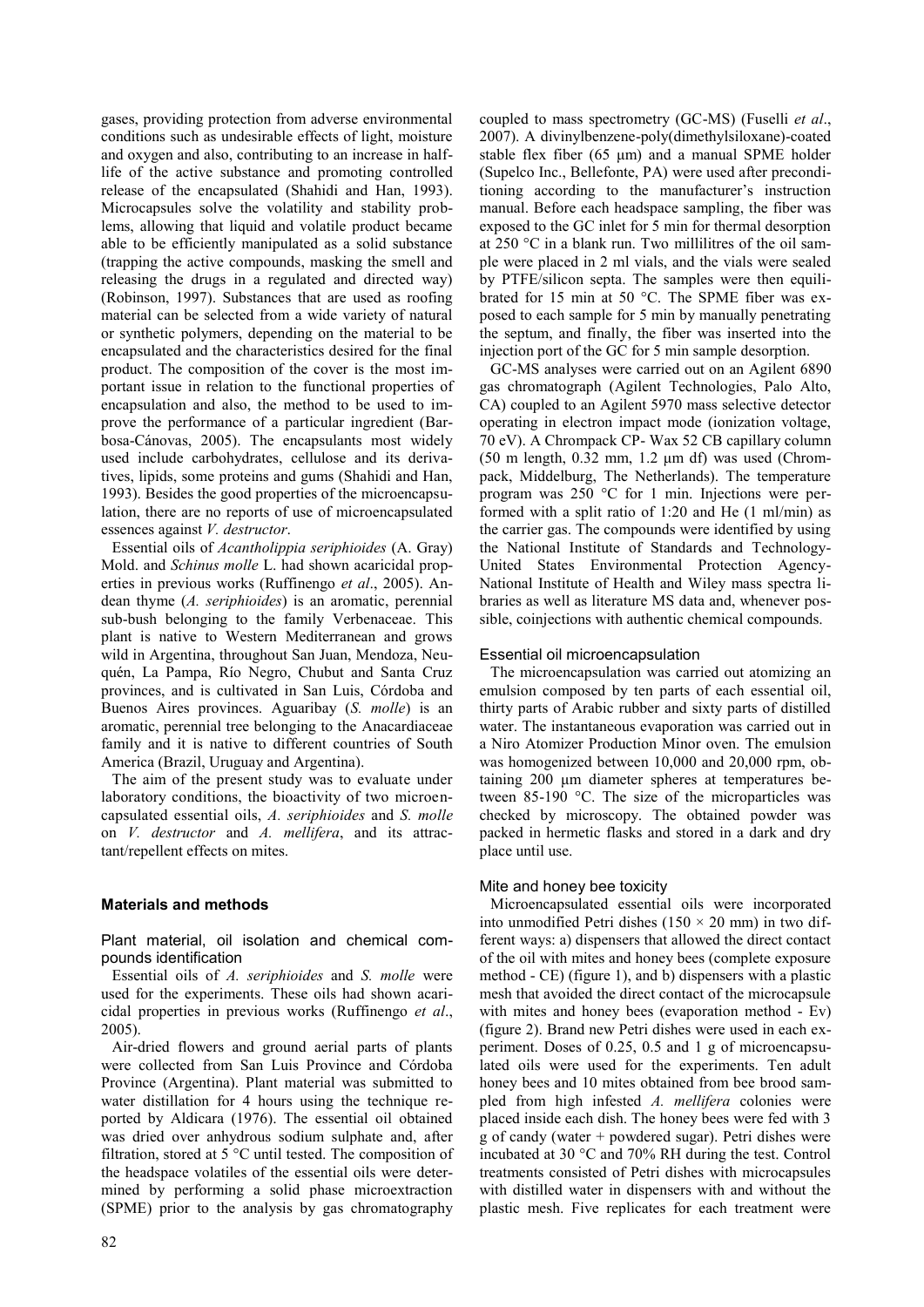

**Figure 1.** Complete exposure method. (In colour at www.bulletinofinsectology.org)

used. The number of dead mites and honey bees was determined after visual inspection of the dish bottoms after 24, 48, and 72 hrs.

The proportion of mites and bees killed by both application methods was evaluated. The mortality rates of mites and bees were compared by means of statistical comparisons  $(\chi^2)$  test for proportions). The model included the type of microencapsulated oil, species, time, and dose. The significance level was set at 5%.

#### Attractant and repellent effect

A device with two tubes of virgin wax (3 cm long by 1 cm wide) was developed (figure 3). Each tube was closed on one side. The microencapsulated essential oils were placed at the end of one of the tubes. One mite was placed inside a tube with no oil, which was then joined to a tube containing the microcapsules (figure 3). Mite position could be observed through the thin wax layer, and was recorded after 90 min. According to Kraus *et al*. (1994), *Varroa* orientation behaviour becomes evident in this period. Twenty replicates were carried out for each treatment and for the control tubes with no oil. Categorical data analysis was conducted using PROC CATMOD (SAS version 8) procedure. To compare oil effects with those obtained from the control groups, specific contrasts were used.



**Figure 2.** Evaporation method. (In colour at www.bulletinofinsectology.org)

## **Results**

Microspheres of *A. seriphioides* and *S. molle* essential oils, obtained from the microencapsulation technique, presented a  $10\%$  (v/v) of bioactive principles, which were thymol (29.2%), p-cymene (23.3%), carvacrol (23.3%) and  $\gamma$ -terpinene (11.0%) for *A. seriphioides*, and β-phellandrene (28.3%) and α-phellandrene (11.5%) for *S. molle*.

Microencapsulated oils differed in the level of toxicity caused to *V. destructor*. *A. seriphioides* oil toxicity was higher than *S. molle* oil. Mite mortality increased positively with oil exposure-time and oil dosage. At 72 hrs, *A. seriphioides* essential oil yielded high values of acaricide effectiveness for the three doses tested in both methods of exposure (0.25 g,  $88 \pm 11.5\%$  in CE and 83  $\pm$  19.4% in Ev; 0.5 g, 96  $\pm$  6.7% in CE and 78  $\pm$  10.4% in Ev; 1 g, 99  $\pm$  9.4% in CE and 97  $\pm$  11.4% in Ev). However, *S. molle* presented a lower efficacy for the same time and dose (0.25 g,  $48 \pm 9.1\%$  in CE and 30  $\pm$ 30% in Ev; 0.5 g,  $36 \pm 11.1$ % in CE and  $52 \pm 23.1$ % in Ev; 1 g,  $54 \pm 22.2\%$  in CE and  $58 \pm 18.2\%$  in Ev). Significant differences were observed between the two methods of exposure ( $p < 0.05$ ). The complete exposure method produced more mite toxicity than the evaporation one (table 1).



**Figure 3.** Device for the attractants/repellents effects evaluation of the microencapsulated essential oils on *V. destructor*.

(In colour at www.bulletinofinsectology.org)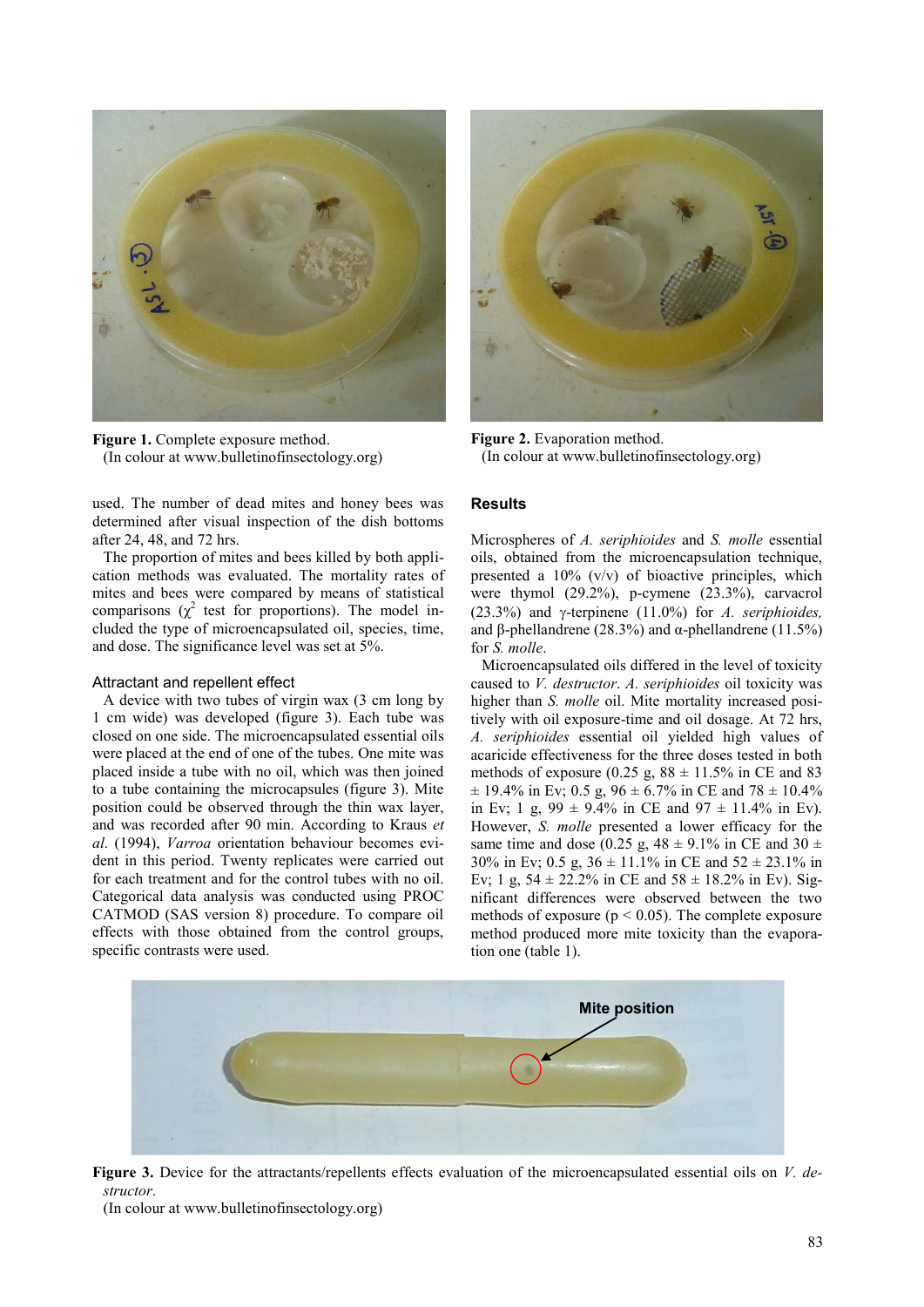**Table 1.** Percentage mortality (SD in brackets) of *V. destructor* exposed to different doses of microencapsulated oil, during complete exposure (CE) and evaporation (Ev) tests, at different exposure times. Five replicates for each treatment were used. Different letters represent significant differences (P < 0.05).

|            | A. seriphioides |                 |                        |                  |                 |                 |                        | S. molle        |                 |                  |                 |                 |  |  |
|------------|-----------------|-----------------|------------------------|------------------|-----------------|-----------------|------------------------|-----------------|-----------------|------------------|-----------------|-----------------|--|--|
| Dose $(g)$ |                 |                 | Complete exposure (CE) | Evaporation (Ev) |                 |                 | Complete exposure (CE) |                 |                 | Evaporation (Ev) |                 |                 |  |  |
|            | $24$ hrs        | 48 hrs          | $72$ hrs               | 24 hrs           | 48 hrs          | $72$ hrs        | $24$ hrs               | 48 hrs          | $72$ hrs        | $24$ hrs         | 48 hrs          | $72$ hrs        |  |  |
| 0.25       | 74 <sup>a</sup> | 79 <sup>a</sup> | 88 <sup>b</sup>        | 38 <sup>a</sup>  | 62 <sup>b</sup> | 83 <sup>c</sup> | 30 <sup>a</sup>        | 40 <sup>b</sup> | 48 <sup>b</sup> | 20 <sup>c</sup>  | 28 <sup>a</sup> | 30 <sup>a</sup> |  |  |
|            | (11.6)          | (22.1)          | (11.5)                 | (47.2)           | (33.4)          | (19.4)          | (18.1)                 | (9.4)           | (9.1)           | (38.2)           | (32.1)          | (30)            |  |  |
| 0.50       | 80 <sup>a</sup> | 87 <sup>b</sup> | 96 $b$                 | 45 <sup>a</sup>  | $65^{\circ}$    | 78 <sup>c</sup> | 8 <sup>c</sup>         | 30 <sup>a</sup> | 36 <sup>a</sup> | 20 <sup>d</sup>  | 38 <sup>a</sup> | 52 <sup>c</sup> |  |  |
|            | (23.5)          | (14.8)          | (6.7)                  | (12.3)           | (11.5)          | (10.4)          | (16.1)                 | (18.7)          | (11.1)          | (42.1)           | (31.4)          | (23.1)          |  |  |
| 1.00       | 70 <sup>a</sup> | $91^{b}$        | 99 <sup>b</sup>        | 78 <sup>c</sup>  | 86 <sup>c</sup> | 97 <sup>d</sup> | 20 <sup>c</sup>        | 48 <sup>b</sup> | 54 <sup>d</sup> | 30 <sup>a</sup>  | 36 <sup>a</sup> | 58 <sup>d</sup> |  |  |
|            | (18.1)          | (22.6)          | (9.4)                  | (21.1)           | (22)            | (11.4)          | (43.2)                 | (25.3)          | (22.2)          | (38.4)           | (31.2)          | (18.2)          |  |  |
| Control    | 6 <sup>c</sup>  | q c             | 13 <sup>c</sup>        | 8 e              | 8 <sup>e</sup>  | 12 <sup>e</sup> | 7e                     | 8 <sup>e</sup>  | 10 <sup>e</sup> | 8 <sup>e</sup>   | 8 <sup>e</sup>  | 10 <sup>e</sup> |  |  |
|            | 12)             | (10.1)          | (8.4)                  | (16.1)           | (16.1)          | (6.1)           |                        | 16.1)           | (5.6)           | (16.1)           | (16.1)          | (10.1)          |  |  |

**Table 2.** Percentage mortality (SD in brackets) of *A. mellifera* exposed to different doses of microencapsulated oil, during complete exposure (CE) and evaporation (Ev) tests, at different exposure times. Five replicates for each treatment were used. Different letters represent significant differences (P < 0.05).

|            | A. seriphioides      |                 |                 |                |                 |                 | S. molle             |                 |                 |                |                |                |  |
|------------|----------------------|-----------------|-----------------|----------------|-----------------|-----------------|----------------------|-----------------|-----------------|----------------|----------------|----------------|--|
| Dose $(g)$ | Complete exposure CE |                 |                 | Evaporation Ev |                 |                 | Complete exposure CE |                 |                 | Evaporation Ev |                |                |  |
|            | $24$ hrs             | 48 hrs          | $72$ hrs        | $24$ hrs       | 48 hrs          | $72$ hrs        | $24$ hrs             | $48$ hrs        | $72$ hrs        | $24$ hrs       | 48 hrs         | $72$ hrs       |  |
| 0.25       | 47 <sup>a</sup>      | 55 <sup>a</sup> | 79 <sup>b</sup> | q <sup>d</sup> | 14 <sup>d</sup> | 38 <sup>c</sup> | 6 <sup>a</sup>       | 6 <sup>a</sup>  | 12 <sup>a</sup> | 2 <sup>a</sup> | 2 <sup>a</sup> | 6 <sup>a</sup> |  |
|            | (33.2)               | (34.2)          | (11.4)          | (25.5)         | (18.5)          | (12.2)          | (18.2)               | (18.2)          | (12.6)          | (4.2)          | (4.2)          | (10.4)         |  |
| 0.50       | 16 <sup>c</sup>      | 62 <sup>a</sup> | $82^{b}$        | ςd             | 19 <sup>e</sup> | 39 <sup>c</sup> | 8 <sup>a</sup>       | 8 <sup>a</sup>  | 8 <sup>a</sup>  | 6 <sup>a</sup> | 6 <sup>a</sup> | 8 <sup>a</sup> |  |
|            | (41.1)               | (32)            | (12.2)          | (20.1)         | (10.2)          | (10)            | (5.6)                | (5.6)           | (5.6)           | (22.4)         | (22.4)         | (16.1)         |  |
| 1.00       | 29 <sup>c</sup>      | 62 <sup>a</sup> | 87 <sup>b</sup> | 6 <sup>d</sup> | 12 <sup>d</sup> | 16 <sup>d</sup> | 8 <sup>a</sup>       | 18 <sup>a</sup> | 42 <sup>c</sup> | 8 <sup>a</sup> | 8 <sup>a</sup> | 8 <sup>a</sup> |  |
|            | (33.2)               | (10.5)          | (6.5)           | (22.4)         | (18.2)          | (15.1)          | (16.1)               | (8.1)           | (10)            | (16.1)         | (16.1)         | (16.1)         |  |
| Control    |                      | 13 <sup>d</sup> | 14 <sup>a</sup> | d              | 8 <sup>d</sup>  | 17 <sup>d</sup> | 6 <sup>a</sup>       | $\tau$ a        | $12~^{\rm a}$   | 3 <sup>a</sup> | 6 <sup>a</sup> | 8 <sup>a</sup> |  |
|            | (20.1)               | (11)            | (8.5)           | (20.1)         | (8.2)           | (8.6)           | (10.4)               | (10.5)          | (12.4)          | (6.2)          | (6.2)          | (5.6)          |  |

With regard to bee toxicity, the microencapsulated oil *A. seriphioides* provides high values of honey bee mortality for the doses tested, also at 72 hrs (0.25 g, 79  $\pm$  11.4% in CE and  $38 \pm 12.2\%$  in EV; 0.5 g,  $82 \pm 12.2\%$  in CE and  $39 \pm 10\%$  in EV; 1 g,  $87 \pm 6.5\%$  in CE and  $16 \pm 15.1\%$  in EV). Nevertheless, *S. molle* oil presented a moderate bee mortality rate when it was exposed to 1g at 72hs (42  $\pm$ 10% in CE and  $8 \pm 16.1$ % in Ev). Significant differences were observed between the two methods of exposure ( $p < 0.05$ ). The complete exposure method produced more bee toxicity than the evaporation one (table 2).

The number of times that mites were found in the tube area with pure wax and in the tube area with both wax and oils was listed in table 3. Mite numbers in tubes containing wax and the microencapsulated oil of *S. molle* were significantly higher than those in control tubes (p < 0.001). Therefore, the essential oil of *S. molle* presented attractant effects.

**Table 3.** Mite number related to position inside the test tube for each treatment. Twenty replicates for each treatment were used.

| Oil             | $\text{Wax} + \text{oil}$ | Pure wax |      | $Pr > \gamma^2$     |
|-----------------|---------------------------|----------|------|---------------------|
| S. molle        | 19(95%)                   | 1(5%)    | 6.86 | 0.0088              |
| A. seriphioides | 7(35%)                    | 13(65%)  |      | $0.42 \quad 0.5164$ |
| Control         | 9(45%)                    | 11(55%)  |      |                     |

## **Discussion**

Essential oils can interfere with basic behavioural functions of certain arthropods (Imdorf *et al*., 1999). Some exhibit acute toxicity while others may act as repellent substances (Watanabe *et al*., 1993), antifeedand (Hough-Goldstein, 1990), or may stop the growth, development or reproduction, or interfere with physiological and biochemical processes (Gershenzon and Croteau, 1991). However, many essential oils have not been included yet in commercial formulations due to the lack of adequate substrates for their incorporation in beehives (Eguaras *et al*., 2005). In this way, essential oil microencapsulation could be an option for *Varroa* treatments. It involves the use of a polymer to protect the oils and it has been tested for adhesive, cosmetics, insecticides, pharmaceutical and medical applications (Park *et al*., 2001).

The essential oils of *A. seriphioides* and *S. molle* were previously successfully tested to control the mite *V. destructor* by means of bioassays (Ruffinengo, 2010; Ruffinengo *et al.*, 2005). On the bases of the present results, the microencapsulated essential oil of *A. seriphioides* showed higher level of toxicity respect to *S. molle* in laboratory conditions against *V. destructor*. However, both oils, when applied in dispensers, produce harmful effects on honey bees, probably due to the constant movement of the bees within the Petri dishes that pro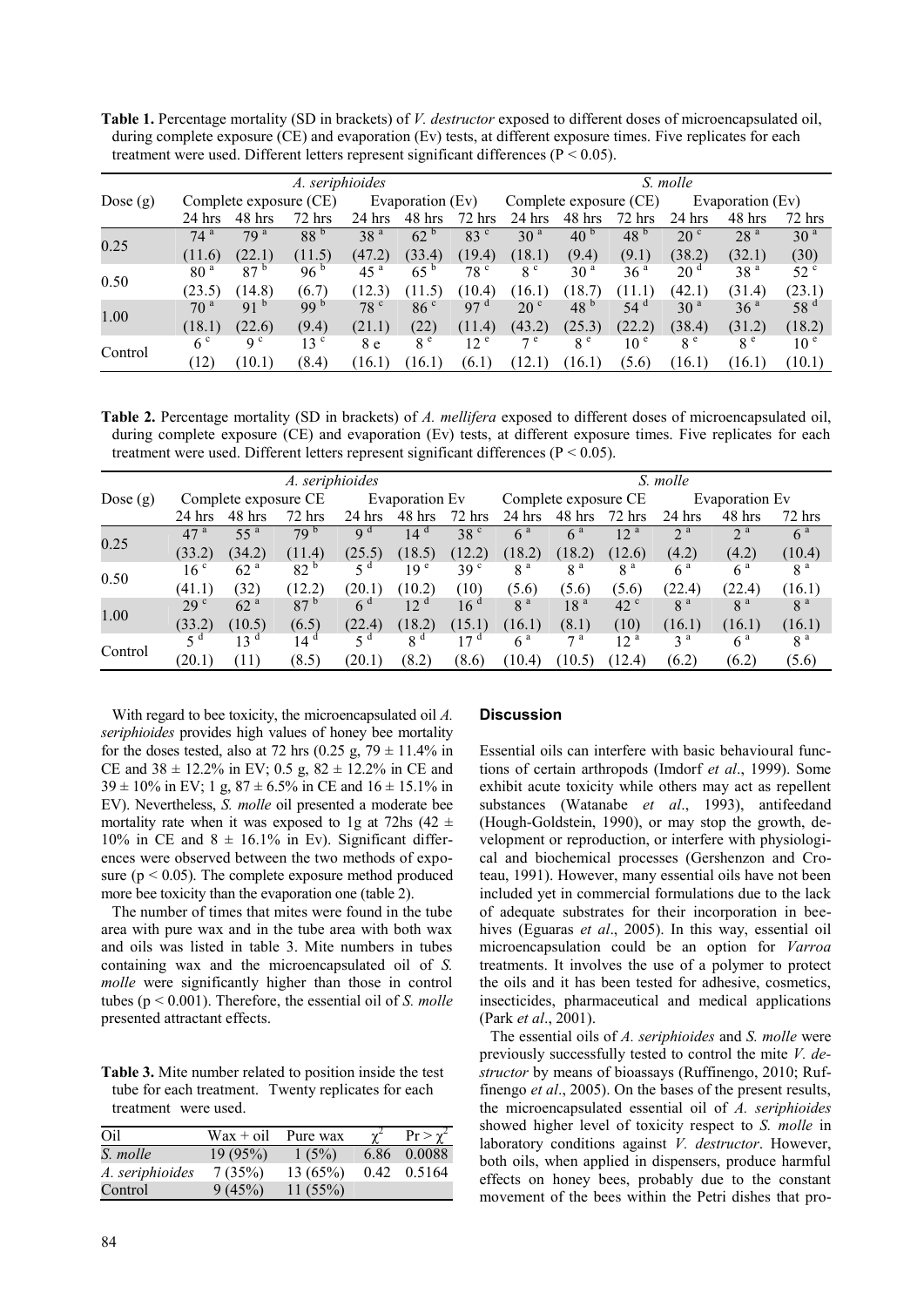duces a cloud of microencapsulated powder in the atmosphere, facilitating the inhalation of the same into the honey bee respiratory system.

*V. destructor* comes in contact with a large number of host honey bees during its life cycle and therefore the orientation is very important to differentiate and recognize them. In the mite, olfactory stimuli play an important role in the recognition of volatile compounds present in preimaginal developmental stages and in adult honey bees of different ages. It is therefore expected that an influence in the olfactory orientation to volatiles produces disturbances that affect development and reproduction of the mite.

The literature reports few essential oils attractant to mites (Imdorf *et al*., 1999). Ruffinengo *et al*. (2005) evaluated the attractant and repellent effects of different essentials liquid oils. They observed that the liquid oil of *A. seriphioides* and *S. molle* did not show any effect. However, the results obtained in this study showed that the microencapsulated oil of *S. molle* exhibited a marked attractant effect on mites, while *A. seriphioides* did not show effects in its microencapsulated state. That said, none of the tested oils had microencapsulated repellent effects on mites. Studies in the encapsulation process should be conducted, given the possibility to detect some chemical change in any of the constituents of the aguaribay oil.

Essential oils have beneficial aspects; their physicochemical properties make them much less risky for the environment than synthetic pesticides, and resistance will develop more slowly due to the complex mixture of constituents that comprise (Koul *et al*., 2008). Through microencapsulation can improve the performance of the oils also reduce the effects related to its volatility, poor water solubility and ability to oxidize. In this context, this study might be a starting point for researches of microencapsulated essential oils, as they offer a good alternative in future integrated pest management programmes in honey bee colonies.

#### **References**

- ALDICARA J. R., 1976.- Essential oil, p. 262. In: *Encyclopedic of Chemical Processing and Desing* (MACKETTA J. J., CUN-NINGHAM W. A., Eds).- Marcel Dekker, New York, USA.
- ANDERSON D. L., TRUEMANN J. W. H., 2000.- *Varroa jacobsoni* (Acari: Varroidae) is more than one species.- *Experimental and Applied Acarology*, 24: 165-189.
- ARDESHIR A., RAHIM E., GHOLAMHOSIEN T., 2002.- Laboratory evaluation of some plant essences to control *Varroa destructor* (Acari: Varroidae).- *Experimental and Applied Acarology*, 27: 319-327.
- BAGGIO A., ARCULEO P., NANETTI A., MARINELLI E., MU-TINELLI F., 2004.- Field trials with different thymol-based products for the control of varroosis.- *American Bee Journal*, 144: 395-400.
- BARBOSA-CÁNOVAS G., JULIANO P., KOUTCHMA T., BALASUBRAMANIAM V., MATHEWS J., DUNNE C., 2005.- High pressure thermal sterilization of precooked egg patties: factors affecting preheating efficiency, p. 572.- In: *High pressure processing, American institute of chemical engineers annual meeting*, Cincinnati, USA.
- DI PRISCO G., CAVALIERE V., ANNOSCIA D., VARRICCHIO P., CAPRIO E., NAZZI F., GARGIULO G., PENNACCHIO F., 2013.- Neonicotinoid clothianidin adversely affects insect immunity and promotes replication of a viral pathogen in honey bees.- *Proceedings of the National Academy of Sciences of the United States of America*, 110 (46): 18466-18471.
- EGUARAS M., FUSELLI S., GENDE L., FRITZ R., RUFFINENGO S., CLEMENTE G., GONZALEZ A., BAILAC P., PONZI M., 2005.- An in vitro evaluation of *Tagetes minuta* essential oil for the control of the honeybee pathogens *Paenibacillus larvae* and *Ascosphaera apis*, and the parasitic mite *Varroa destructor*.- *Journal of Essential Oil Research*, 17: 336-340.
- ELZEN P. J., BAXTER J. R., SPIVAK M., WILSON W. T., 2000.- Control of *Varroa jacobsoni* Oud. resistant to fluvalinate and amitraz using coumaphos.- *Apidologie*, 31: 437-441.
- FLORIS I., SATTA A., CABRAS P., GARAU V., ANGIONI A., 2004.- Comparison between two thymol formulations in the control of *Varroa destructor*: effectiveness, persistence, and residues.- *Journal of Economic Entomology*, 97: 187-191.
- FUSELLI S., GARCÍA DE LA ROSA S., EGUARAS M., FRITZ R., NDAGIJIMANA M., VANNINI L., GUERZONI M., 2007.- Efficacy of indigenous plant essential oil Andean thyme (*Acantholippia seriphioides* A. Gray) to control American foulbrood (AFB) in honey bee (*Apis mellifera* L.) hives.- *Journal of Essential Oil Research*, 19: 514-519.
- GERSHENZON J., CROTEAU R., 1991.- Terpenoids, pp. 165-219. In: *Herbivores: their interactions with secondary plant metabolites*, Vol. 1 (ROSENTHAL G. A., BERENBAUM M. R., Eds).- Academic Press, San Diego, California, USA.
- HOUGH-GOLDSTEIN J. A., 1990.- Antifeedant effects of common herbs on the Colorado potato beetle (Coleoptera: Chrysomelidae).- *Environmental Entomology*, 19: 234-238.
- IMDORF A., BOGDANOV S., KILCHENMANN V., MAQUELIN C., 1995.- Apilife Var: a new miticide with thymol as the main ingredient.- *Bee World*, 76: 77-83.
- IMDORF A., BOGDANOV S., IBAÑEZ OCHOA R., CALDERONE N. W., 1999.- Use of the essential oils for the control of *Varroa jacobsoni* in honey bee colonies.- *Apidologie*, 30: 209-229.
- ISMAN M. B., 2000.- Plant essential oils for pest and disease management.- *Crop protection*, 19: 603-608.
- KOUL O., WAGLIA S., DHALIWAL G., 2008.- Essential oils as green pesticides: potential and constraints.- *Biopesticide International*, 4: 63-84.
- KRAUS B., KOENIGER N., FUCHS S., 1994.- Screening of substances for their effect on *Varroa jacobsoni* - attractiveness, repellency, toxicity and masking effects of ethereal oils.- *Journal of Apicultural Research*, 33: 34-43.
- LINDBERG C., MELATHOPOULUS A., WINSTON M., 2000.- Laboratory evaluation of miticides to control *Varroa jacobsoni*, a honey bee parasite.- *Journal of Economic Entomology*, 93: 189-198.
- MAGGI M., RUFFINENGO S., DAMIANI N., SARDELLA N., EGUARAS M., 2009.- First detection of *Varroa destructor* resistance to coumaphos in Argentina.- *Experimental and Applied Acarology*, 47: 317-320.
- MAGGI M., RUFFINENGO S., NEGRI P., EGUARAS M., 2010a.- Resistance phenomena to amitraz from populations of the ectoparasitic mite *Varroa destructor* of Argentina.- *Parasitology Research*, 107: 1189-1192.
- MAGGI M., RUFFINENGO S., GENDE L., SARLO G., EGUARAS M., 2010b.- Laboratory evaluations of *Sicygium aromaticum* (L.) Merr. et Perry essential oil against *Varroa destructor*.- *Journal of Essential Oil Research*, 22: 119-122.
- MAGGI M., RUFFINENGO S., MENDOZA Y., OJEDA P., RAMALLO G., FLORIS I., EGUARAS M., 2011.- Susceptibility of *Varroa destructor* (Acari: Varroidae) to synthetic acaricides in Uruguay: Varroa mites' potential to develop acaricide resistance*.- Parasitology Research*, 108: 815-821.